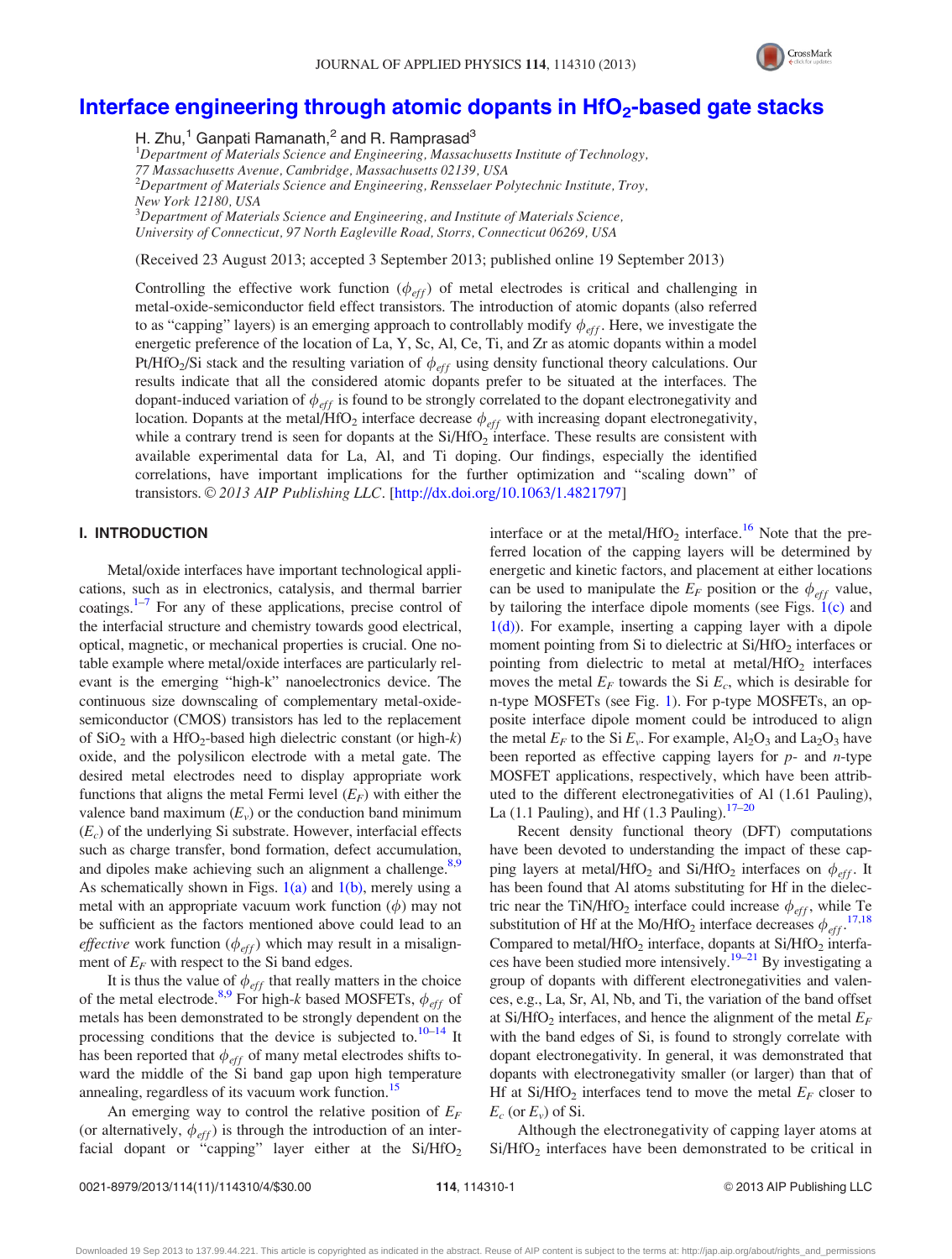<span id="page-1-0"></span>

FIG. 1. Schematic of band alignment of HfO<sub>2</sub>-based metal/oxide/silicon heterostructure for n-type MOSFETs. (a) Band structure before physical contact. The metal electrode is assumed to have the vacuum work function  $(\phi)$  close to 4.1 eV such that the metal Fermi level aligns with Si conduction band minimum  $(E_c)$ . (b) Due to Fermi level pinning, the Fermi level of metal electrode in physical contact with dielectrics is not aligned to the Si  $E_c$ , making the effective work function  $(\phi_{eff})$  different from  $\phi$ . (c) Engineering the dipole moment at the Si/HfO<sub>2</sub> interface varies the metal Fermi level or  $\phi_{eff}$  value. (d) Similar dipole moment engineering at metal/HfO<sub>2</sub> interface could also align the metal Fermi level to Si band edges. With the dipole moment pointed along the direction shown here, the metal Fermi level will be shifted towards the Si  $E_c$ , applicable for n-type MOSFETs.

determining  $\phi_{eff}$ , a systematic understanding of the thermodynamic factors that control the preferred location of a large variety of capping layer atoms in the entire metal/ $HfO<sub>2</sub>/Si$ stack and their impact on  $\phi_{eff}$  is necessary for further targeted optimization of current as well as beyond-silicon and/ or beyond-HfO<sub>2</sub> MOSFETs. In this work, we have adopted DFT calculations to explore a variety of dopants, namely, La, Y, Sc, Al, Ce, Ti, and Zr, within the whole  $Pt/HfO<sub>2</sub>/Si$ stack. Our results indicate that atomic dopants are energetically more stable at the  $Pt/HfO<sub>2</sub>$  and the Si/HfO<sub>2</sub> interfaces. The variation of  $\phi_{eff}$  upon the modulation of the interface chemistry through doping shows a strong correlation with the electronegativity as well as the position of the doping elements. These results, consistent with available experiments for La, Al, and Ti atomic doping, should assist in the engineering of metal/dielectric and semiconductor/dielectric interfaces to achieve desired band alignments.

#### II. METHODS AND MODELS

Our DFT calculations were performed using the VASP  $\text{code}^{22}$  $\text{code}^{22}$  $\text{code}^{22}$  with the PW91 generalized gradient approximation<sup>[23](#page-3-0)</sup> and a cut-off energy of 400 eV for the plane-wave expansion of the wave functions. Monkhorst-Pack k-point meshes of  $5 \times 5 \times 5$  were used in the case of bulk monoclinic  $(m-)$  $HfO<sub>2</sub>$  and diamond cubic Si, while the bulk face-centered cubic Pt requires  $11 \times 11 \times 11$  meshes. The calculated lattice parameters are in good agreement with experiments. The computed a, b, and c lattice parameters of  $m$ -HfO<sub>2</sub> are 5.14, 5.19, and  $5.3 \text{ Å}$ , comparable with experimental values of 5.12, 5.17, and 5.29  $\AA$ <sup>[24](#page-3-0)</sup> The lattice parameters for Si and Pt are determined to be  $5.46$  and  $3.98 \text{ Å}$ , respectively, also in good agreement with the corresponding experimental values of 5.43 and 3.92  $\AA$ <sup>[25,26](#page-3-0)</sup>

To understand the energetics of dopants within the Pt/ HfO<sub>2</sub>/Si heterostructure, we have performed separate calculations for the  $Pt/HfO<sub>2</sub>$  interface, the  $HfO<sub>2</sub>$  slab, and the Si/ rations for the Pt/HIO<sub>2</sub> interface, the HIO<sub>2</sub> stab, and the SI/<br>HfO<sub>2</sub> interface. The (111)  $(2 \times \sqrt{3})$  Pt and (001)  $(1 \times 1)$  $HfO<sub>2</sub>$  slabs were both stretched to match the (001) (1  $\times$  1) Si slab. To some extent, this construction is expected to represent the situation where Si is the substrate. We do note that, in reality, although Si is the substrate (in single crystalline form), the  $HfO<sub>2</sub>$  layer is amorphous and the metal layer is polycrystalline. Nevertheless, our assumptions are expected to lead to conclusions and insights that are qualitatively correct. The  $Si/HfO<sub>2</sub>$  interface model is also assumed to contain a  $SiO<sub>2</sub>$  region (as shown in Fig. 2), considering the fact that the equilibrium phase at the  $Si/HfO<sub>2</sub>$  interface under standard processing conditions is silica-like.<sup>[27](#page-3-0)</sup> The Pt/HfO<sub>2</sub> interface was assumed to contain a half monolayer of interfacial O atoms that passivates the  $HfO<sub>2</sub>$  slab.

The atomic dopants (X) have been considered to substitute a full monolayer of Hf atoms and form substitutional defects  $(X_{\text{Hf}})$  at one of three locations: (1) at the Pt/HfO<sub>2</sub> interface, (2) at the  $Si/HfO<sub>2</sub>$  interface, and (3) in the interior "bulk" region of the  $HfO<sub>2</sub>$  slab. Various doping elements in



FIG. 2. Schematic of the  $Pt/HfO<sub>2</sub>/Si$ heterostructure. The atomic dopants may substitute the Hf atom at the Pt/  $HfO<sub>2</sub>$  interface, within the bulk  $HfO<sub>2</sub>$ region or at the Si/HfO<sub>2</sub> interface, as indicated in the figure.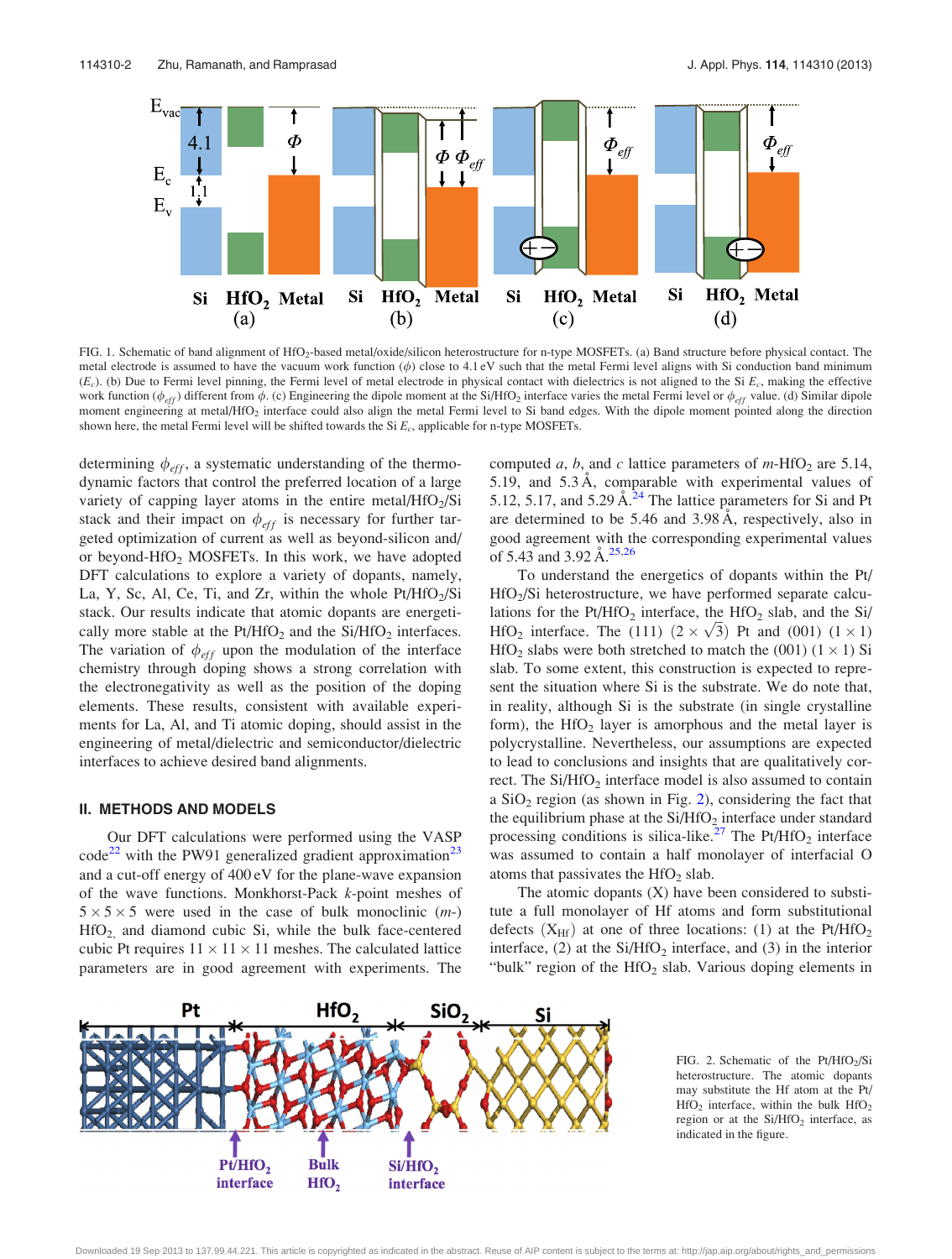$+3$  and  $+4$  valence states and with different electronegativities have been considered, namely, La, Al, Y, Sc, Ti, Ce, and Zr. For elements in the  $+3$  valence state (namely, La, Al, Y, and Sc), substituting every 2 Hf atoms is accompanied by the removal of one O atom to maintain charge neutrality. For these dopants in  $+3$  valence states, we have doubled the Pt/HfO<sub>2</sub>, HfO<sub>2</sub>, and Si/HfO<sub>2</sub> models along the *a* direction to explore several possible interfacial O configurations. Various configurations have been considered and we found the configuration with one O vacancy within each O monolayer on the hafnia side of the capping layer to be the most stable interface structure. The difference between  $\phi_{eff}$  for the situations with and without the dopants (referred to as  $\Delta\phi_{eff}$ ) was determined using the dipole moment change per interface area of the doped system with respect to the undoped ones (referred to as  $\Delta D$ ), using the following relationship:  $\Delta \phi_{eff} = 4\pi \Delta D^{28}$  $\Delta \phi_{eff} = 4\pi \Delta D^{28}$  $\Delta \phi_{eff} = 4\pi \Delta D^{28}$ 

### III. ENERGETICS OF ATOMIC DOPANTS WITHIN THE GATE STACK

Let us imagine that the doped heterostructure is formed by the following reaction:

 $Pt/HfO_2/Si+XO_n \Longleftrightarrow$  doped-Pt/HfO<sub>2</sub>/Si + HfO<sub>2</sub>. (1)

The corresponding formation energy for the above reaction  $(E_f = E_{\text{doped}} + E_{\text{HfO}_2} - E_{\text{perfect}} - E_{\text{XO}_n})$  describes the relative stability of the doped heterostructure with respect to the undoped case.  $E_{\text{doped}}$  and  $E_{\text{perfect}}$  are the DFT energies of the doped and undoped heterostructures, respectively.  $E_{\text{HfO}_2}$  and  $E_{XO_n}$  are, respectively, the DFT energies of bulk *m*-HfO<sub>2</sub> and the most stable dopant oxide  $XO_n$ , with  $n = 1.5$  or 2 depending on whether the valence state of X is  $+3$  or  $+4$ .

The formation energies for doped heterostructure with respect to that of a perfect system are portrayed in Fig. 3. As we can see, most of the doping elements considered are energetically more favored at the interfaces. This indicates that substitutional dopants are likely to segregate to the interfaces, similar to what has been observed before for O (Hf)



FIG. 3. Formation energy per interface area (in eV/ $\AA^2$ ) of doped-Pt/HfO<sub>2</sub>/Si heterostructures with respect to the undoped system, with  $X_{\text{Hf}}$  at the Pt/HfO<sub>2</sub> interface, in the bulk  $HfO<sub>2</sub>$  region, or at the Si/HfO<sub>2</sub> interface.

interstitials and vacancies. $29-32$  To further investigate the tendency for dopants to segregate to the interfaces, we plot the formation energy difference between the doped heterostructure with dopants sitting at the interface and within the bulk  $HfO<sub>2</sub>$  region in Fig. 4, as a function of the dopant ionic size. For comparison, we note that the ionic size of Hf is almost identical to that of Zr. We find that the driving force for segregation toward interfaces is strongly related to the ionic radius of the doping elements. In general, increasing ionic radius favors the interfacial location for dopants. Moreover, compared to  $+4$  valence state dopants, the interfacial segregation of doping elements with  $+3$  valence state is more likely to occur, which is probably due to the large accompanying structural distortion. In fact, these dopant interfacial segregation tendencies are desirable from the point of view of effective tuning of the interface dipole moment, and consequently, the band alignment across heterostructures, which is discussed next.

# IV. MODULATION OF  $\phi_{eff}$  DUE TO ATOMIC DOPANTS

As mentioned above, the change in  $\phi_{eff}$  of Pt due to a dopant at a given location in the gate stack was determined by computation of the dopant-induced dipole moment change ( $\Delta D$ ) via the relation:  $\Delta \phi_{eff} = 4\pi \Delta D$ . The details of how  $D$  may be computed have been described elsewhere.<sup>[1,28](#page-3-0)</sup> The variation of  $\phi_{eff}$  due to the introduction of dopants at Pt/ HfO<sub>2</sub> and Si/HfO<sub>2</sub> interfaces (i.e.,  $\Delta \phi_{eff}$ ) is captured in Fig. [5](#page-3-0). We note that a dopant in the bulk part of  $HfO<sub>2</sub>$  does not contribute to a  $\phi_{eff}$  change; i.e.,  $\Delta \phi_{eff} = 0$  in this case. For the cases when the dopant is at an interface,  $\Delta \phi_{eff}$  is found to be strongly correlated with the electronegativity, as well as the position of the dopants. More specifically, when the dopants locate at metal/HfO<sub>2</sub> interfaces,  $\Delta \phi_{eff}$  decreases with increasing of dopant electronegativity, while an opposite trend has been identified for dopants at  $Si/HfO<sub>2</sub>$ 



FIG. 4. Interfacial segregation energy per interface area (in  $eV/\text{\AA}^2$ ) of doped-Pt/HfO<sub>2</sub>/Si heterostructures as a function of dopant ionic radius. For comparison, we note that the ionic size of Hf is almost identical to that of Zr. The solid and open symbols stand for dopants with  $+3$  and  $+4$  valence states, respectively. The formation energy for dopants at  $Pt/HfO<sub>2</sub>$  and  $Si/HfO<sub>2</sub>$ HfO2 interfaces are represented by squares and circles, respectively.